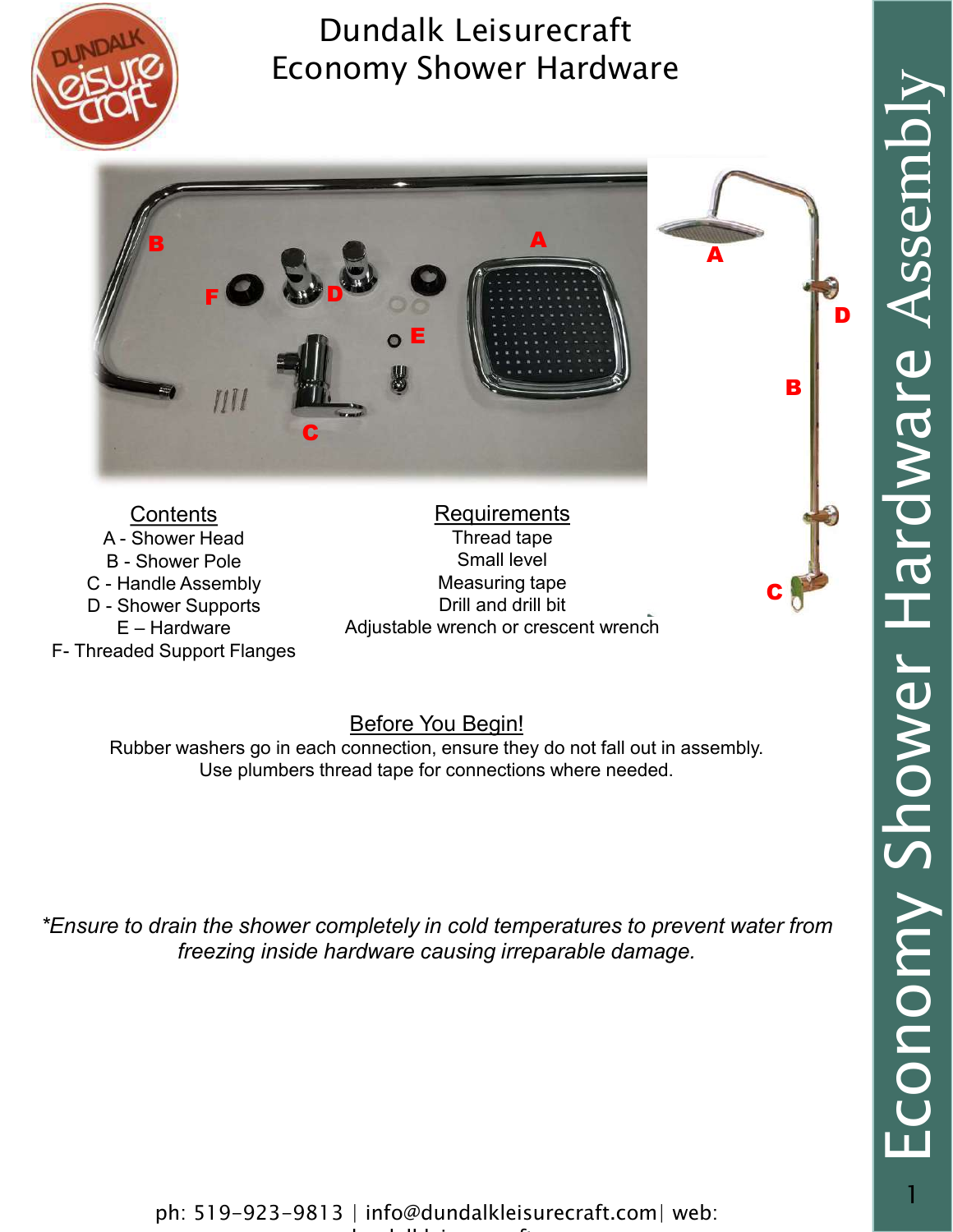



Start the assembly of your economy shower hardware kit by unscrewing the threaded caps on the top of the shower supports. (Fig. 1)

Slide the shower supports onto the shower pole.



Tighten the supports at approximately 6" (15cm) and 30" (76cm) from the bottom end of the shower pole by turning the threaded caps back in. (Fig. 2) 6"





Place the shower assembly where you would like it to go. Mark the location of the shower supports (Fig. 3)

Once you have your marks, screw the threaded support flange to the shower.

ph: 519-923-9813 | info@dundalkleisurecraft.com| web: ww.dundalkleisurecraft.com/www.dundalkleisurecraft.com/www.dundalkleisurecraft.com/www.dundalkleisurecraft.com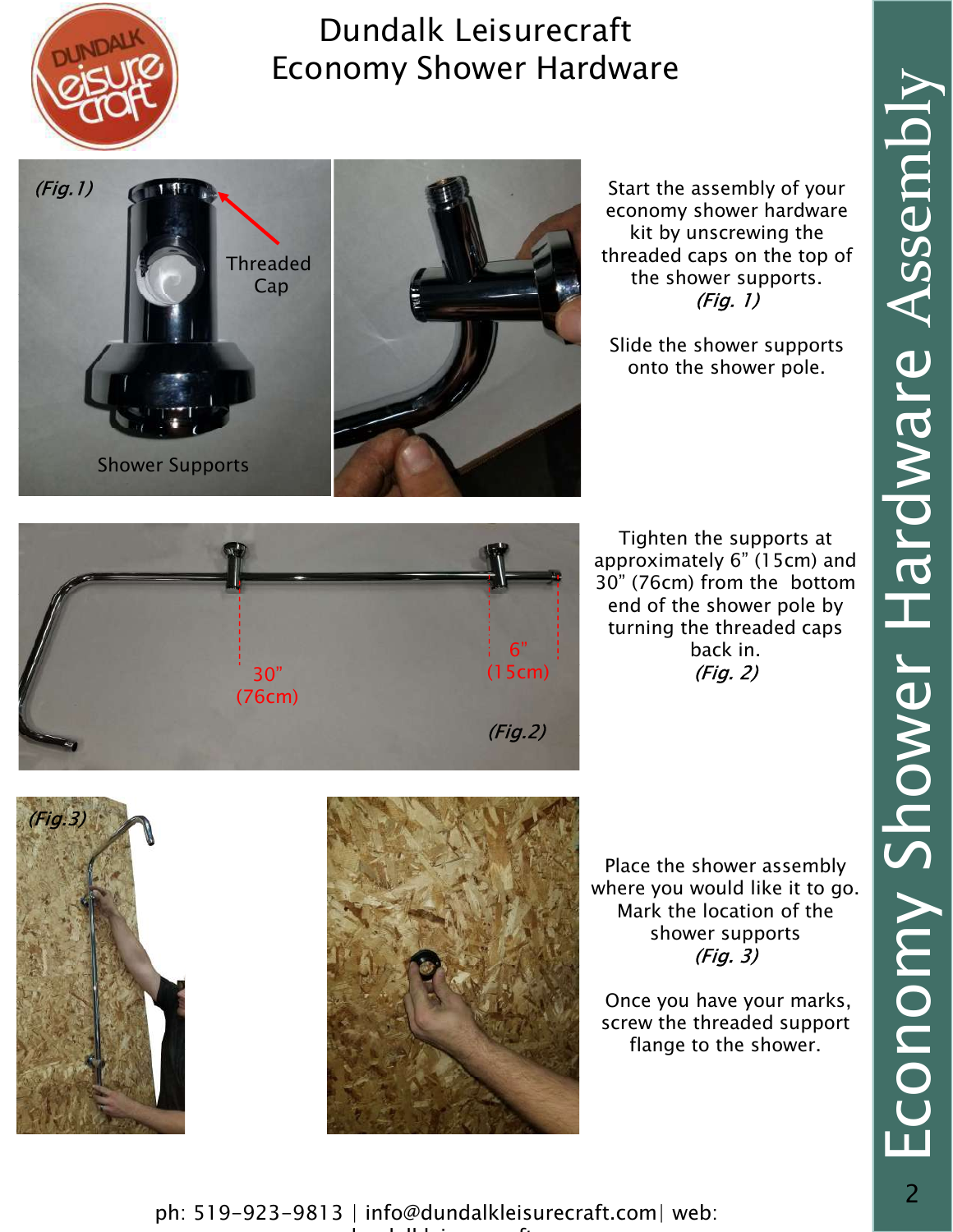





(Fig.4) Measure 24" (60cm)from the  $\Box$ bottom support flange and mark with a pencil.

> Ensure top support flange is level with the bottom and screw into place with the provided screws. (Fig.4)

Thread the handle assembly (C) onto the shower pole (B).

Tighten with a wrench.

Measure the distance from the bottom support flange to the hose hook up on the handle and drill a hole in the shower large enough for your plumbing to go through to attach to the handle assembly.

ph: 519-923-9813 | info@dundalkleisurecraft.com| web: ww.dundalkleisurecraft.com/www.dundalkleisurecraft.com/www.dundalkleisurecraft.com/www.dundalkleisurecraft.com